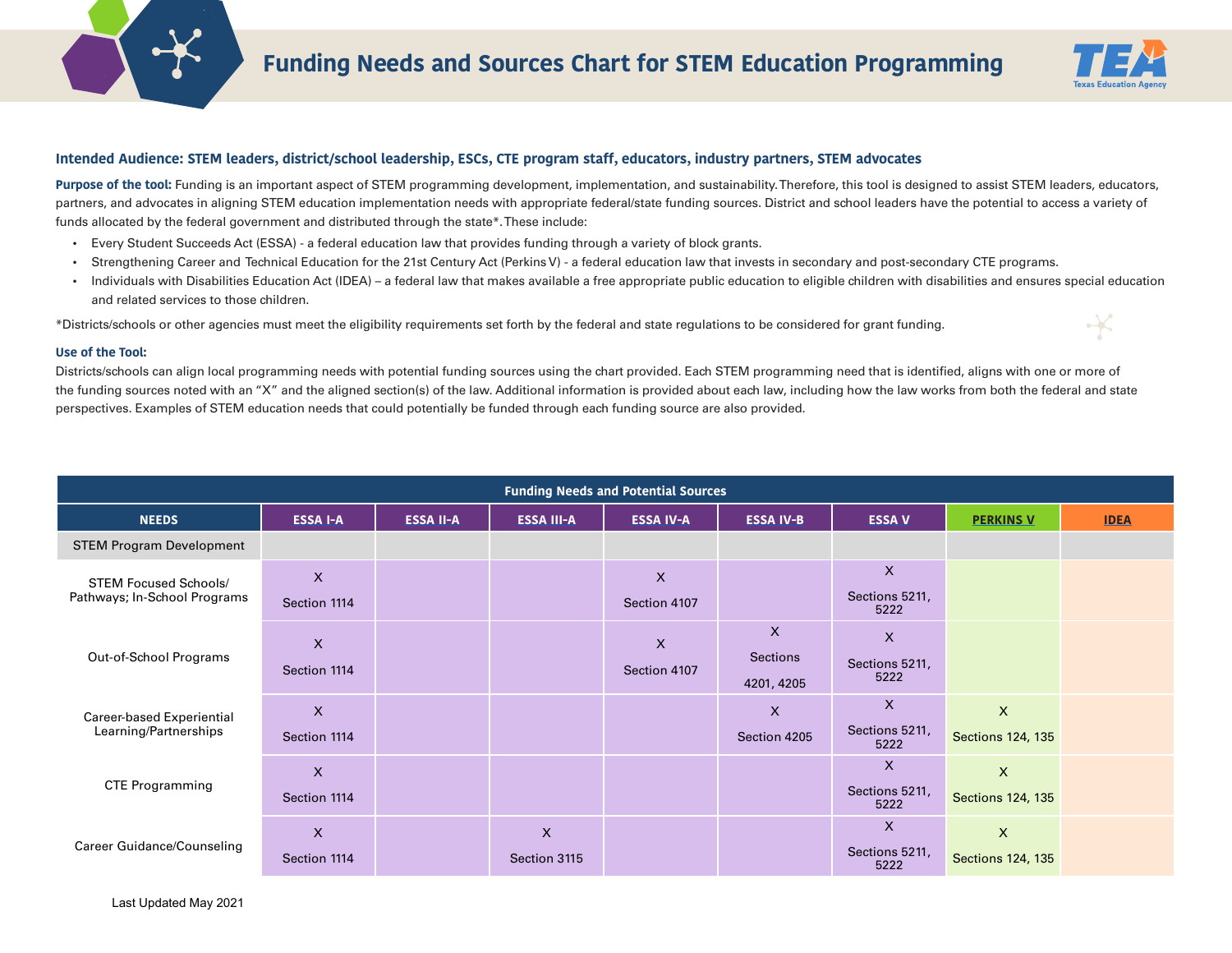|                                                                                       |                                             |                                           |                                           | <b>Funding Needs and Potential Sources</b> |                                            |                                                     |                                                |                                                    |
|---------------------------------------------------------------------------------------|---------------------------------------------|-------------------------------------------|-------------------------------------------|--------------------------------------------|--------------------------------------------|-----------------------------------------------------|------------------------------------------------|----------------------------------------------------|
| <b>NEEDS</b>                                                                          | <b>ESSA I-A</b>                             | <b>ESSA II-A</b>                          | <b>ESSA III-A</b>                         | <b>ESSA IV-A</b>                           | <b>ESSA IV-B</b>                           | <b>ESSA V</b>                                       | <b>PERKINS V</b>                               | <b>IDEA</b>                                        |
| Human Capital                                                                         |                                             |                                           |                                           |                                            |                                            |                                                     |                                                |                                                    |
| Hiring STEM Personnel                                                                 | $\boldsymbol{\mathsf{X}}$<br>Section 1114   | $\mathsf{x}$<br>Section 2103              |                                           |                                            |                                            | $\mathsf X$<br>Sections 5211,<br>5222               |                                                |                                                    |
| Differential/Incentive Pay to<br>Hire/Reward STEM Teachers and<br>Leaders             | $\boldsymbol{\mathsf{X}}$<br>Section 1114   | $\mathsf X$<br>Sections 2103,<br>2212     |                                           |                                            |                                            | $\boldsymbol{\mathsf{X}}$<br>Sections 5211,<br>5222 |                                                |                                                    |
| Professional Development (PD)                                                         |                                             |                                           |                                           |                                            |                                            |                                                     |                                                |                                                    |
| STEM Teaching/Learning                                                                | $\mathsf X$<br>Sections 1114,<br>1115, 1119 | $\boldsymbol{\mathsf{X}}$<br>Section 2103 | $\boldsymbol{\mathsf{X}}$<br>Section 3115 | $\boldsymbol{\mathsf{X}}$<br>Section 4109  |                                            | $\boldsymbol{\mathsf{X}}$<br>Sections 5211,<br>5222 | $\mathsf{X}$<br>Sections 124, 135              |                                                    |
| PD for Career Guidance and<br>Academic Counselors related to<br>STEM programs/careers |                                             |                                           |                                           |                                            |                                            |                                                     | $\boldsymbol{\mathsf{X}}$<br>Sections 124, 135 |                                                    |
| <b>Utilizing Community</b><br>Partnerships for PD                                     |                                             | $\boldsymbol{\mathsf{X}}$<br>Section 2245 |                                           |                                            |                                            | $\boldsymbol{\mathsf{X}}$<br>Sections 5211,<br>5222 | $\pmb{\times}$<br>Sections 124, 135            |                                                    |
| <b>Supporting STEM Instruction</b>                                                    |                                             |                                           |                                           |                                            |                                            |                                                     |                                                |                                                    |
| Hands-on Learning                                                                     | $\boldsymbol{\mathsf{X}}$<br>Section 1114   |                                           |                                           | $\boldsymbol{\mathsf{X}}$<br>Section 4107  | $\boldsymbol{\mathsf{X}}$<br>Sections 4205 | $\boldsymbol{\mathsf{X}}$<br>Sections 5211,<br>5222 |                                                |                                                    |
| <b>Curricular Integration</b>                                                         | $\boldsymbol{\mathsf{X}}$<br>Section 1114   |                                           |                                           | $\boldsymbol{\mathsf{X}}$<br>Section 4107  | $\pmb{\times}$<br>Section 4205             | $\mathsf{X}$<br>Sections 5211,<br>5222              | $\pmb{\times}$<br>Sections 124, 135            |                                                    |
| <b>Expanding STEM Courses</b>                                                         | $\boldsymbol{\mathsf{X}}$<br>Section 1114   |                                           |                                           | $\boldsymbol{\mathsf{X}}$<br>Section 4107  |                                            | $\mathsf{X}$<br>Sections 5211,<br>5222              |                                                |                                                    |
| <b>STEM Competitions</b>                                                              | Section 1114                                |                                           |                                           | $\pmb{\times}$<br>Section 4107             | X<br>Section 4205                          | $\mathsf{X}$<br>Sections 5211,<br>5222              |                                                |                                                    |
| <b>Acquiring STEM Resources</b>                                                       |                                             |                                           |                                           |                                            |                                            |                                                     |                                                |                                                    |
| Non-Technology                                                                        | $\boldsymbol{\mathsf{X}}$<br>Section 1114   |                                           |                                           | $\mathsf X$<br>Section 4107                | $\boldsymbol{\mathsf{X}}$<br>Section 4205  | $\mathsf X$<br>Sections 5211,<br>5222               | $\boldsymbol{\mathsf{X}}$<br>Sections 124, 135 |                                                    |
| Technology                                                                            | $\boldsymbol{\mathsf{X}}$<br>Section 1114   |                                           | $\mathsf X$<br>Section 3115               | $\mathsf X$<br>Section 4109                | $\mathsf X$<br>Section 4205                | $\mathsf X$<br>Sections 5211,<br>5222               | $\mathsf X$<br>Sections 124, 135               | $\mathsf X$<br>Sections 602,<br>611, 612, 613, 614 |

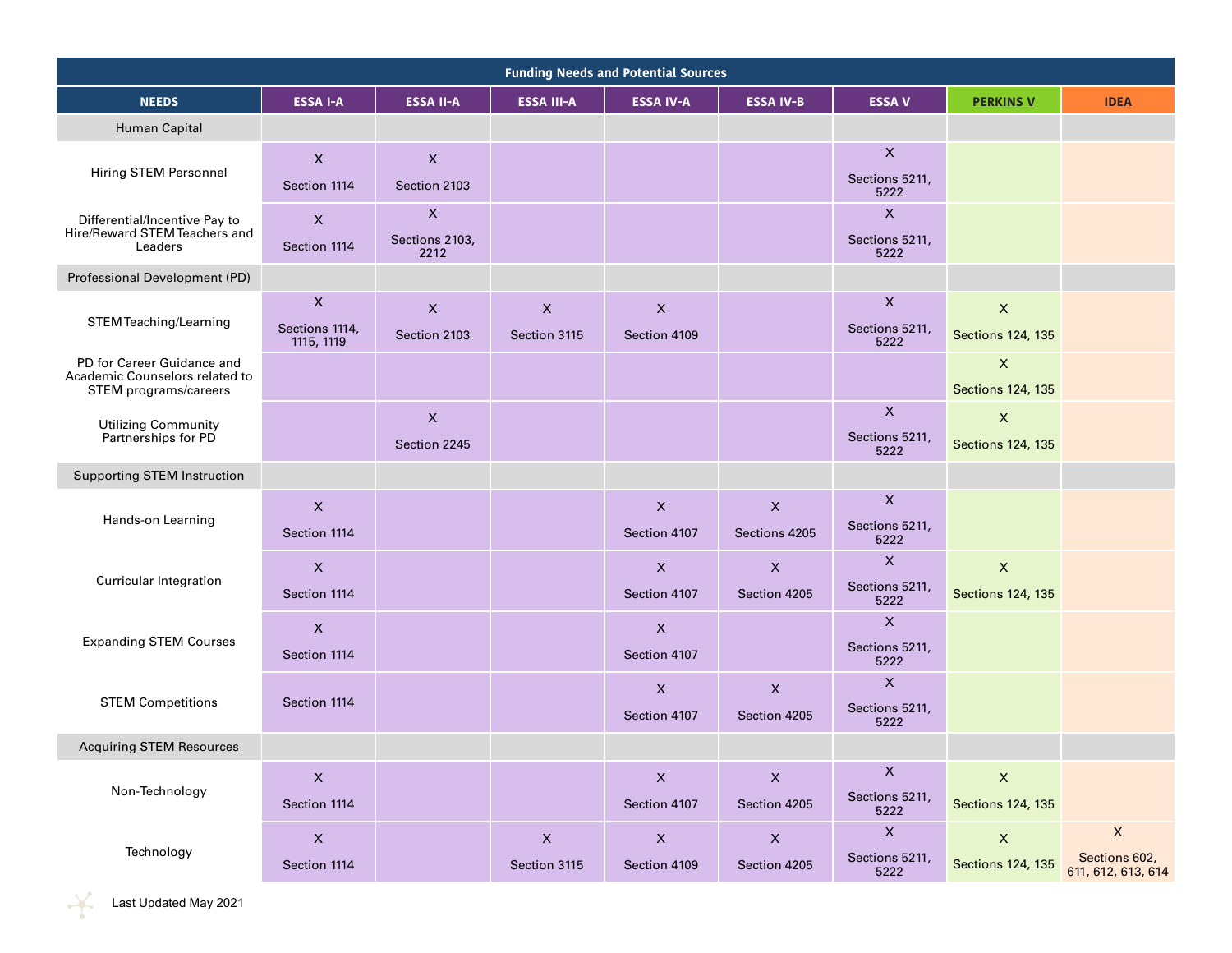|                                                |                        |                  |                   | <b>Funding Needs and Potential Sources</b> |                              |                        |                          |                                     |
|------------------------------------------------|------------------------|------------------|-------------------|--------------------------------------------|------------------------------|------------------------|--------------------------|-------------------------------------|
| <b>NEEDS</b>                                   | <b>ESSA I-A</b>        | <b>ESSA II-A</b> | <b>ESSA III-A</b> | <b>ESSA IV-A</b>                           | <b>ESSA IV-B</b>             | <b>ESSA V</b>          | <b>PERKINS V</b>         | <b>IDEA</b>                         |
| Developing and Maintaining<br>Partnerships     |                        |                  |                   |                                            |                              |                        |                          |                                     |
| <b>Collaborations between Schools</b>          | $\mathsf{x}$           |                  |                   | $\mathsf{X}$                               | $\mathsf{X}$                 | $\mathsf{X}$           | $\mathsf{X}$             |                                     |
| and Community Partners                         | Section 1119           |                  |                   | Section 4107                               | Section 4205                 | Sections 5211,<br>5222 | <b>Sections 124, 135</b> |                                     |
|                                                | $\mathsf{X}$           |                  | $\mathsf{X}$      |                                            | $\times$                     | $\mathsf{x}$           |                          |                                     |
| <b>Family Engagement</b>                       | Sections 1115,<br>1118 |                  | Section 3115      |                                            | Sections 4201,<br>4205       | Sections 5211,<br>5222 |                          |                                     |
| <b>STEM Support for Special</b><br>Populations |                        |                  |                   |                                            |                              |                        |                          |                                     |
| Underserved and At-Risk                        | $\pmb{\times}$         |                  |                   | $\mathsf{x}$                               | X                            | $\mathsf{x}$           | $\mathsf{X}$             |                                     |
| <b>Students</b>                                | Sections 1114,<br>1115 |                  |                   | Section 4107                               | Sections 4201,<br>4204, 4205 | Sections 5211.<br>5222 | <b>Sections 124, 135</b> |                                     |
|                                                | $\mathsf{X}$           |                  | $\mathsf{X}$      |                                            | $\mathsf{X}$                 | $\mathsf{x}$           |                          |                                     |
| English Learners (ELs)                         | Section 1115           |                  | Section 3115      |                                            | Sections 4201,<br>4204, 4205 | Sections 5211,<br>5222 |                          |                                     |
|                                                | X                      |                  |                   |                                            | $\times$                     | $\mathsf{X}$           | $\pmb{\times}$           | $\mathsf{X}$                        |
| <b>Special Education</b>                       | Section 1115           |                  |                   |                                            | Sections 4201,<br>4204, 4205 | Sections 5211,<br>5222 | Sections 124, 135        | Sections 602,<br>611, 612, 613, 614 |
|                                                |                        |                  |                   |                                            |                              |                        | $\mathsf{X}$             |                                     |
| <b>Non-traditional Students</b>                |                        |                  |                   |                                            |                              |                        | <b>Sections 124, 135</b> |                                     |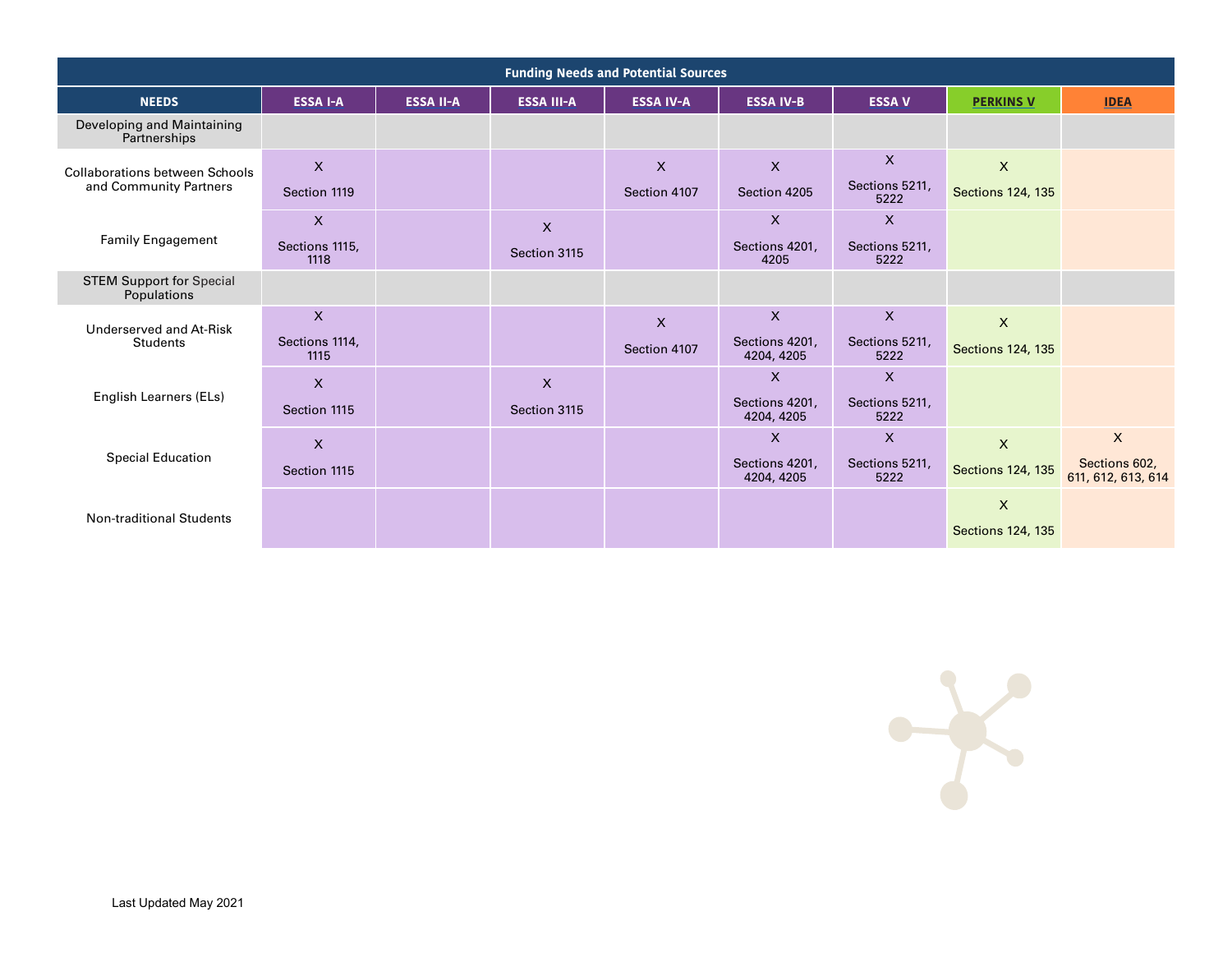# **The following chart provides additional information related to federal/state funding sources.**

| <b>Every Student Succeeds Act (ESSA)</b><br>Provides federal funding for public education from pre-K through 12th grade and governs how funding is allocated. |                                                                                                                                                                                                                                                                                                                                                                                                                                                                                                                                                                                                                                                                                                                                                                                                                                                                                                                                                                                                                                                                                                                                                                                                                                                                                                                                                                                                                                                                                                                                   |  |  |
|---------------------------------------------------------------------------------------------------------------------------------------------------------------|-----------------------------------------------------------------------------------------------------------------------------------------------------------------------------------------------------------------------------------------------------------------------------------------------------------------------------------------------------------------------------------------------------------------------------------------------------------------------------------------------------------------------------------------------------------------------------------------------------------------------------------------------------------------------------------------------------------------------------------------------------------------------------------------------------------------------------------------------------------------------------------------------------------------------------------------------------------------------------------------------------------------------------------------------------------------------------------------------------------------------------------------------------------------------------------------------------------------------------------------------------------------------------------------------------------------------------------------------------------------------------------------------------------------------------------------------------------------------------------------------------------------------------------|--|--|
|                                                                                                                                                               | Title I-A, Improving Basic Programs Operated by State and Local Education Agencies                                                                                                                                                                                                                                                                                                                                                                                                                                                                                                                                                                                                                                                                                                                                                                                                                                                                                                                                                                                                                                                                                                                                                                                                                                                                                                                                                                                                                                                |  |  |
| Purpose of the Law                                                                                                                                            | The purpose of Title I Part A is to provide all children significant opportunity to receive a fair, equitable, and high-quality education, and to close<br>educational achievement gaps.                                                                                                                                                                                                                                                                                                                                                                                                                                                                                                                                                                                                                                                                                                                                                                                                                                                                                                                                                                                                                                                                                                                                                                                                                                                                                                                                          |  |  |
| How the Funding Works                                                                                                                                         | Title I funds bring both needed resources and new requirements to provide the personnel, instruction, and interventions to help close achievement<br>gaps. Title I provides supplemental funding to state and local educational agencies to acquire additional education resources at schools serving<br>high concentrations of students from low-income homes. These resources are used to improve the quality of education programs and ensure<br>students from low-income families have opportunities to meet challenging state assessments.                                                                                                                                                                                                                                                                                                                                                                                                                                                                                                                                                                                                                                                                                                                                                                                                                                                                                                                                                                                   |  |  |
| <b>Federal Funding</b><br>Use for PreK-12 STEM Education                                                                                                      | Schools operating a Title I schoolwide program may use these funds to do the following:<br>Update existing STEM-related labs and lab materials, or other specialized learning space<br>$\bullet$<br>Support STEM coursework for students attending a Title I school operating a schoolwide program (consistent with the school's comprehensive<br>$\bullet$<br>needs assessment)<br>Support failing students to meet challenging State academic standards through expanded learning time, before- and afterschool programs and<br>$\bullet$<br>summer programs and opportunities<br>Acquire devices, including tablets, laptops, and other devices<br>Support field trips to increase access to real-world, hands-on STEM experiences, activities, and applications, including experiences that expand<br>$\bullet$<br>student knowledge of the impact of STEM in the world, or the history of the range of backgrounds of people in STEM.<br>Support programs that coordinate and integrate academic and career and technical education content through coordinated instructional<br>$\bullet$<br>strategies that incorporate experiential learning opportunities and promote skills attainment important to in-demand occupations or industries<br>and work-based learning opportunities that provide students in-depth interaction with industry professionals.<br>Such uses must be consistent with applicable SEA or LEA policies, Federal requirements for uses of funds, and a school's comprehensive<br>needs assessment. |  |  |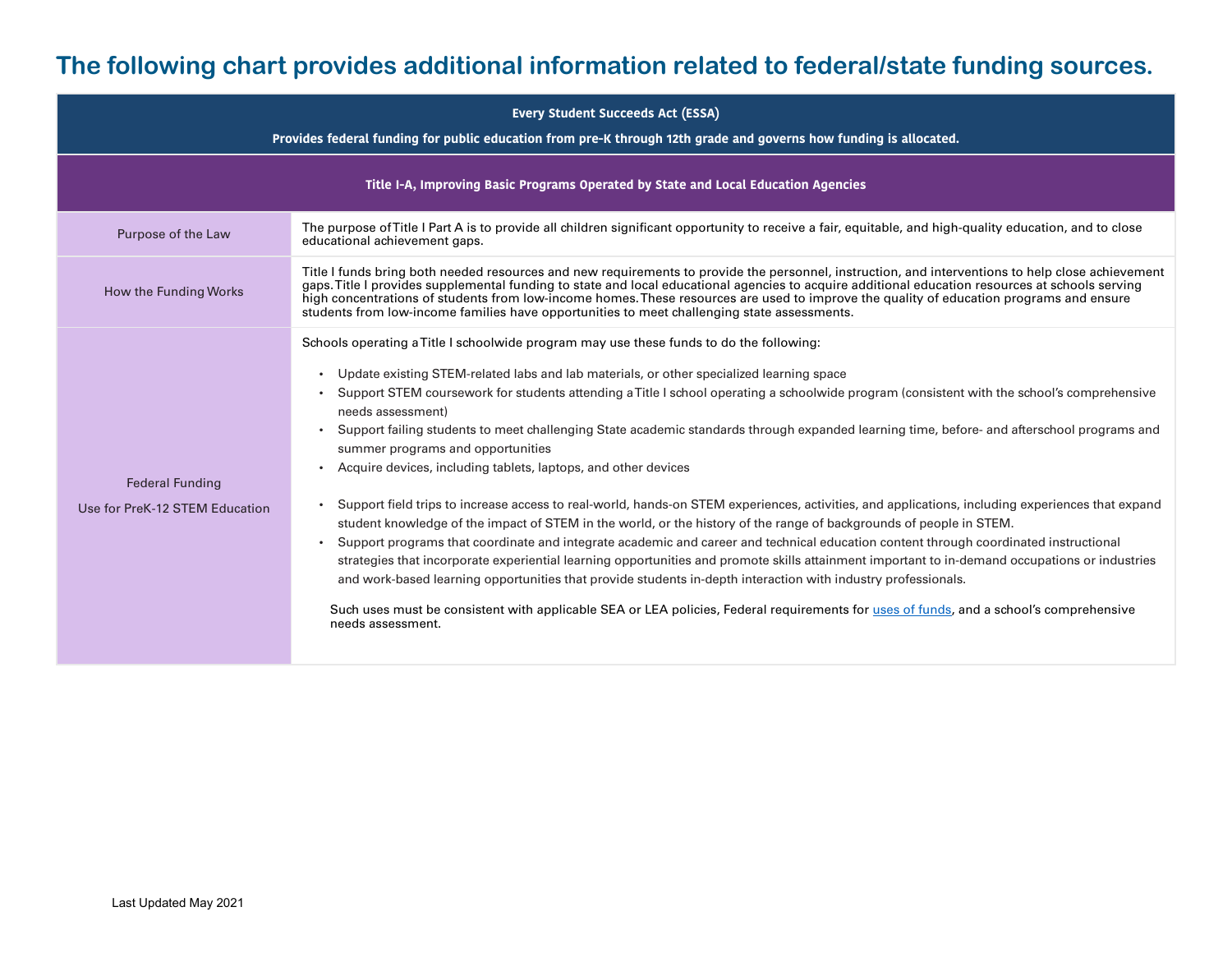|                                                          | Title II-A, Supporting Effective Instruction                                                                                                                                                                                                                                                                                                                                                                                                                                                                                                                                                                                                                                                                                                                                                                                                                                                                                                                                                                                                                                                                                                                                                                                                                                                                                                                                                                                                                                                                                                                                                                                                                                                                                                                                                                                                                                                                                                                                                                                                                                                                                                                                                                                                                                                                                                              |
|----------------------------------------------------------|-----------------------------------------------------------------------------------------------------------------------------------------------------------------------------------------------------------------------------------------------------------------------------------------------------------------------------------------------------------------------------------------------------------------------------------------------------------------------------------------------------------------------------------------------------------------------------------------------------------------------------------------------------------------------------------------------------------------------------------------------------------------------------------------------------------------------------------------------------------------------------------------------------------------------------------------------------------------------------------------------------------------------------------------------------------------------------------------------------------------------------------------------------------------------------------------------------------------------------------------------------------------------------------------------------------------------------------------------------------------------------------------------------------------------------------------------------------------------------------------------------------------------------------------------------------------------------------------------------------------------------------------------------------------------------------------------------------------------------------------------------------------------------------------------------------------------------------------------------------------------------------------------------------------------------------------------------------------------------------------------------------------------------------------------------------------------------------------------------------------------------------------------------------------------------------------------------------------------------------------------------------------------------------------------------------------------------------------------------------|
| Purpose of the Law                                       | The purpose of Title II is to:<br>increase student achievement consistent with the challenging state academic standards.<br>improve the quality and effectiveness of teachers, principals, and other school leaders.<br>increase the number of teachers, principals, and other school leaders who are effective in improving student academic achievement in schools.<br>provide low-income and minority students greater access to effective teachers, principals, and other school leaders.<br>The intent of the funding is to support educators in their work to improve the overall quality of instruction and ensure equity of educational<br>opportunity for all students.                                                                                                                                                                                                                                                                                                                                                                                                                                                                                                                                                                                                                                                                                                                                                                                                                                                                                                                                                                                                                                                                                                                                                                                                                                                                                                                                                                                                                                                                                                                                                                                                                                                                          |
| How the Funding Works                                    | If the state plans to use funds to improve equitable access to effective teachers and use funds to work with the local educational agencies (LEAs)<br>to develop and implement an evaluation, a plan must be submitted to the US Department of Education. Then, LEAs applying for Title II, Part<br>A funds must address the following through a comprehensive needs assessment, their district improvement plans, and/or their Consolidated<br><b>Federal Grant Application:</b><br>The activities to be carried out and how they are aligned with challenging state standards.<br>The system of professional growth and improvement (e.g., teacher induction; building the capacity of teachers, principals/other school leaders,<br>etc.).<br>How the district will prioritize funds to schools implementing Comprehensive Support and Improvement and Targeted Support and<br>$\bullet$<br>Improvement activities.<br>How the district will use data and ongoing consultation to update and improve activities.<br>How the district will ensure the coordination of professional development activities provided through other federal, state, and local programs.                                                                                                                                                                                                                                                                                                                                                                                                                                                                                                                                                                                                                                                                                                                                                                                                                                                                                                                                                                                                                                                                                                                                                                                    |
| <b>Federal Funding</b><br>Use for PreK-12 STEM Education | Title II funding can bring needed resources to recruit, train, and retain teachers as well as provide ongoing professional learning opportunities in<br>Title I schools. States can award subgrants to districts to provide incentive pay to attract teachers in "high-need academic subject areas," provide<br>increased teacher supports in various forms (e.g., hiring STEM coaches, partnering with non-profits), and recruit qualified individuals from other<br>fields to become teachers.<br>Title II Part A funds can be used to do the following:<br>Train educators to teach new STEM concepts and approaches, including those in computer science<br>Provide stipends to attract STEM educators to the profession<br>Recruit qualified individuals with STEM content knowledge from other fields to become teachers<br>Provide professional learning opportunities to educators. Examples include sustained relevant professional development opportunities offered<br>by informal science institutions (such as science museums, "maker" spaces, federal labs, or nonprofits)<br>Support educators as they implement new courses, such as computer science and engineering<br>Support educators to effectively teach students with disabilities in STEM subjects<br>Support elementary STEM teachers, including preschool educators, to incorporate STEM learning experiences into their classrooms<br>Train or provide professional development to educators on incorporating technology into effective STEM instruction through personalized<br>learning or blended learning<br>• Facilitate collaboration among school, after-school program, and informal program personnel to improve the integration of programming and<br>instruction in STEM subjects<br>Hire STEM coaches to help grantees tailor professional learning to the needs of individual educators. For example, coaches might help<br>$\bullet$<br>educators bolster their STEM content knowledge or expand STEM pedagogy to include problem- or project-based active learning or "maker"<br>techniques<br>Provide differential or incentive pay for educators in high-need subject areas, such as STEM, to serve in high-need schools, or to reward the<br>work of teachers and leaders who have demonstrated effectiveness in improving student outcomes in STEM areas. |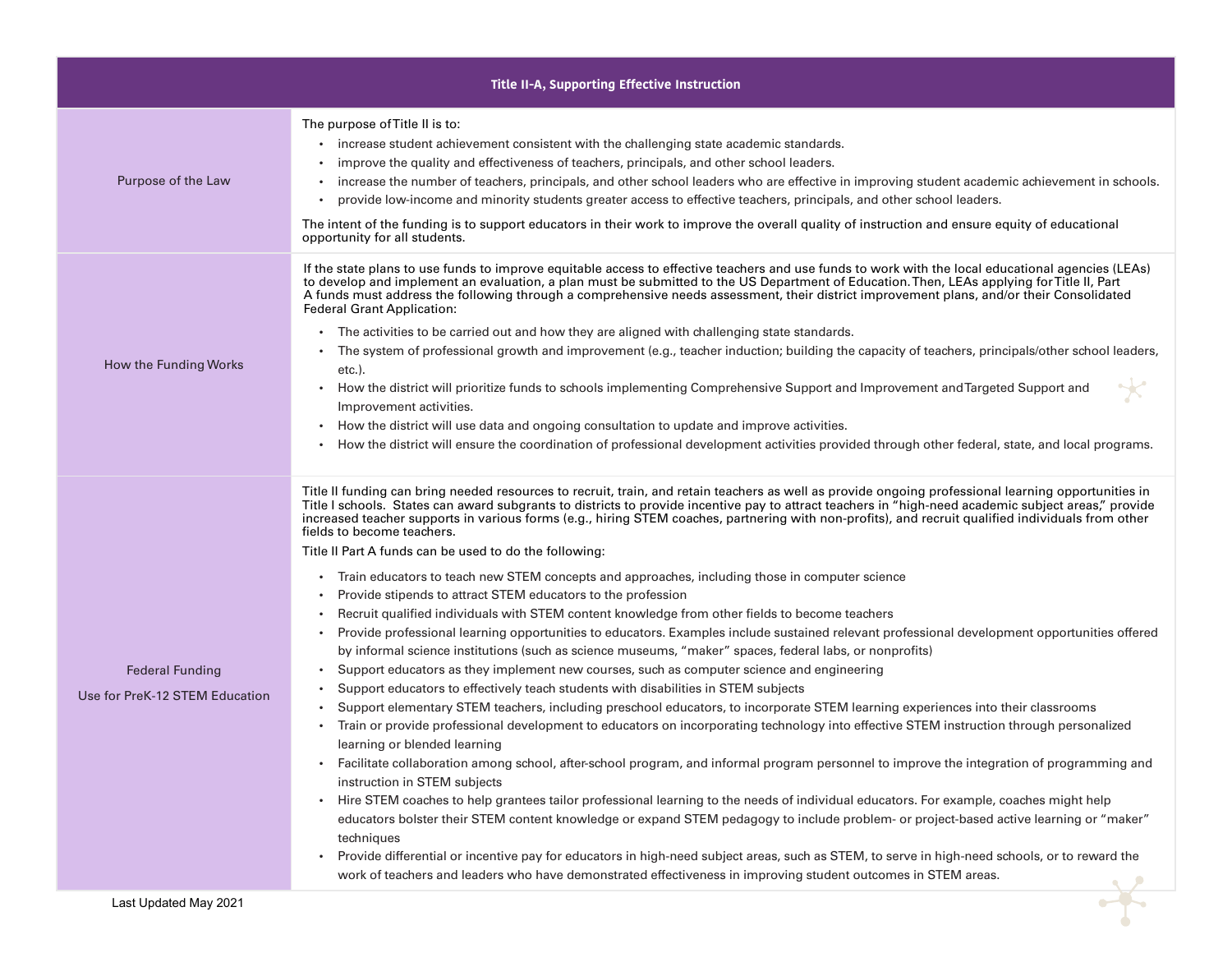|                                                          | Title III-A, English Language Acquisition, Language Enhancement, and Academic Achievement Act                                                                                                                                                                                                                                                                                                                                                                                                                                                                                                                                                                                                                                                                                                                                                                                                                                                                                                                                                                                                                                                                                                                                                                                                                                                                                                                                                                                                                                                                                                                                                                                                                                                                                                                                                                                                                                                                                                                                                                                                                                                                                                                                     |
|----------------------------------------------------------|-----------------------------------------------------------------------------------------------------------------------------------------------------------------------------------------------------------------------------------------------------------------------------------------------------------------------------------------------------------------------------------------------------------------------------------------------------------------------------------------------------------------------------------------------------------------------------------------------------------------------------------------------------------------------------------------------------------------------------------------------------------------------------------------------------------------------------------------------------------------------------------------------------------------------------------------------------------------------------------------------------------------------------------------------------------------------------------------------------------------------------------------------------------------------------------------------------------------------------------------------------------------------------------------------------------------------------------------------------------------------------------------------------------------------------------------------------------------------------------------------------------------------------------------------------------------------------------------------------------------------------------------------------------------------------------------------------------------------------------------------------------------------------------------------------------------------------------------------------------------------------------------------------------------------------------------------------------------------------------------------------------------------------------------------------------------------------------------------------------------------------------------------------------------------------------------------------------------------------------|
| Purpose of the Law                                       | The purpose of Title III Part A is to help ensure that English learners, including immigrant children and youth, attain English proficiency and can<br>meet the same challenging State academic standards that all children are expected to meet; to support development and capacity to provide<br>effective language instruction educational programs, and promote parental, family, and community participation in those programs.                                                                                                                                                                                                                                                                                                                                                                                                                                                                                                                                                                                                                                                                                                                                                                                                                                                                                                                                                                                                                                                                                                                                                                                                                                                                                                                                                                                                                                                                                                                                                                                                                                                                                                                                                                                             |
| How the Funding Works                                    | Title III requires that funds available under a subgrant be used to supplement the level of federal, state, and local public funds that, in the absence<br>of such availability, would have been expended for programs for English learners (ELs) and immigrant students and in no case to supplant such<br>federal, state, and local public funds.<br>The state educational agency (SEA) receives funds for both Title III state formula grants and grants for immigrant children and youth based<br>on the number of ELs and immigrant children and youth in the state. The SEA reserves a small percentage of its grant to carry out state-level<br>activities and uses the rest to make sub-grants to individual local educational agencies (LEAs) or to consortia. Those subgrantees use the funds<br>to implement programs designed to help EL students achieve both English language proficiency and academic standards in reading/language<br>arts, mathematics, and science. Approaches and methodologies used must be effective. Subgrantees may develop and implement new language<br>instruction educational programs (LIEPs) and expand or enhance existing programs. Subgrantees also may implement school-wide programs<br>within individual schools or implement system-wide programs to restructure, reform, or upgrade all programs, activities, or operations related to<br>the education of their EL students.<br>For example:<br>Technology (to include interactive boards, computers, printers, classroom response, systems, etc.) may be an allowable expense for serving<br>English learners in a secondary classroom, based on the following: For use in a self-contained ESL classroom with English learners, the purchase<br>of technology would be an allowable expense, provided all other supporting conditions are met (addressed in application, costs are necessary<br>and reasonable, etc.). For use in a general education classroom with English learners, this would not be allowable. NOTE: If this purchase is for a<br>schoolwide campus served with Title I, Part A, then using Title I, Part A funds would be the better choice as it would serve the whole population of<br>the class. |
| <b>Federal Funding</b><br>Use for PreK-12 STEM Education | States may use these funds to:<br>expand or enhance existing language instruction educational programs and academic content instructional programs to increase digital<br>learning resources and software that will support English learners/ acquisition of English proficiency and STEM content proficiency, including<br>materials in languages other than English.<br>to assist English learners, including immigrant children and youth in achieving at higher levels in science. Strategies can include professional<br>$\bullet$<br>learning for educators of language instructional strategies, providing technical assistance to districts, or enhancing or upgrading language<br>instructional programs.<br>to support supplemental English language acquisition activities in STEM courses for English learners and supplemental early college high<br>school or dual or concurrent enrollment programs or courses designed to support English learners' success in postsecondary education.                                                                                                                                                                                                                                                                                                                                                                                                                                                                                                                                                                                                                                                                                                                                                                                                                                                                                                                                                                                                                                                                                                                                                                                                                           |

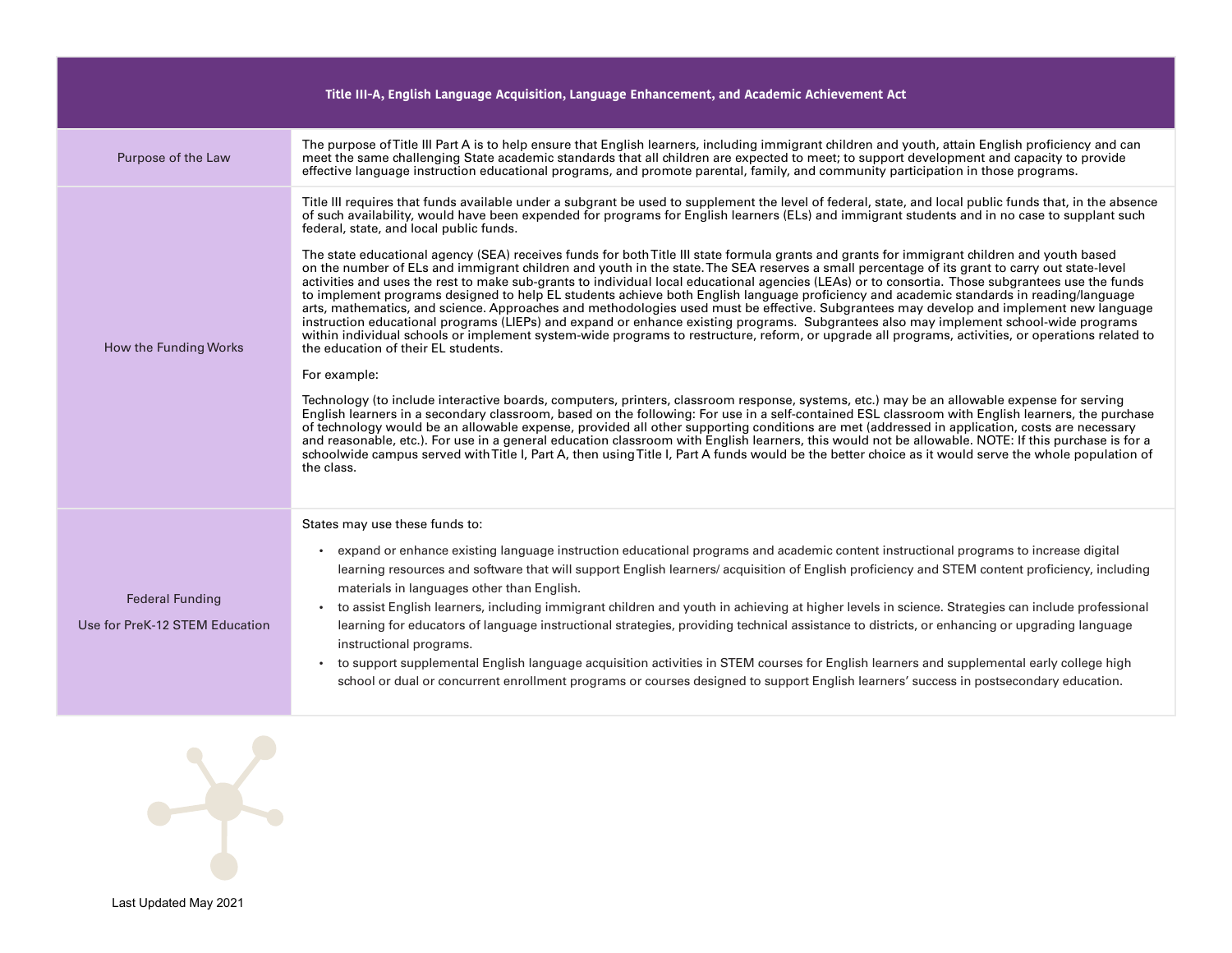|                                                          | Title IV-A, Student Support and Academic Enrichment Grants                                                                                                                                                                                                                                                                                                                                                                                                                                                                                                                                                                                                                                                                                                                                                                                                                                                                                                                                                                                                                                                                                                                |  |  |  |  |
|----------------------------------------------------------|---------------------------------------------------------------------------------------------------------------------------------------------------------------------------------------------------------------------------------------------------------------------------------------------------------------------------------------------------------------------------------------------------------------------------------------------------------------------------------------------------------------------------------------------------------------------------------------------------------------------------------------------------------------------------------------------------------------------------------------------------------------------------------------------------------------------------------------------------------------------------------------------------------------------------------------------------------------------------------------------------------------------------------------------------------------------------------------------------------------------------------------------------------------------------|--|--|--|--|
| Purpose of the Law                                       | The purpose of Title IV Part A is to increase capacity of states and districts to 1) provide students with access to a well-rounded education, 2)<br>improve school conditions for student learning, and 3) improve the use of technology to increase digital literacy of all students.                                                                                                                                                                                                                                                                                                                                                                                                                                                                                                                                                                                                                                                                                                                                                                                                                                                                                   |  |  |  |  |
| How the Funding Works                                    | Each state receives an allocation based on their Title I funding formula. Using the same Title I formula, each state allocates funds to school districts.<br>Schools or districts that receive an allocation above \$30,000<br>Schools or districts that receive an allocation below \$30,000 based on their Title<br>based on their Title I status must do a needs assessment and<br>I status must spend money on activities in at least one of the following three<br>spend:<br>categories:<br>at least 20% on well-rounded education which includes<br>• well-rounded education<br>STEM, Music, Art and Physical Education.<br>safe and healthy students<br>at least 20% on safe and healthy students.<br>technology<br>a portion of funds to support the effective use of<br>technology. Technology includes materials, professional<br>development, equipment, devices, and digital content.<br>(However, there is a 15 percent cap on devices,<br>equipment, software, and digital content).                                                                                                                                                                        |  |  |  |  |
| <b>Federal Funding</b><br>Use for PreK-12 STEM Education | Funding can be used to support a variety of activities that work to improve STEM teaching and learning.<br>Expansion of high-quality STEM courses<br>Increased access to STEM for underserved and at-risk student populations<br>Support for student participation in nonprofit STEM competitions<br>Hands-on learning opportunities in STEM. Examples might include science fairs, citizen science projects, student entrepreneurship, integrated<br>"maker" activities, and field-based or service learning to enhance students' understanding of the STEM subjects.<br>Integration of other academic subjects including the arts into STEM subject programs<br>$\bullet$<br>Creation or enhancement of STEM-focused schools and pathways<br>Integration of classroom based, afterschool, and informal STEM instruction<br>Expansion of environmental education<br>$\bullet$                                                                                                                                                                                                                                                                                            |  |  |  |  |
| <b>Federal Funding</b><br>Use for Technology             | Funding can be used to support a variety of activities that work to improve technology infrastructure, teaching and learning including the<br>following:<br>Supporting high-quality professional development for educators, school leaders, and administrators to personalize learning and improve<br>academic achievement<br>Building technological capacity and infrastructure. Specific examples might include purchasing or reconfiguring STEM materials, devices, or<br>STEM-focused digital learning resources; purchasing software and devices that are an essential component of their plans to create and provide<br>digital professional learning communities with practicing scientists or engineers if consistent with their needs assessment, and approved<br>subgrant application<br>Carrying out innovative blended learning projects<br>Providing students in rural, remote, and underserved areas with the resources to benefit from high-quality digital learning opportunities<br>Delivering specialized or rigorous academic courses and curricula using technology, including digital learning technologies and assistive<br>$\bullet$<br>technology |  |  |  |  |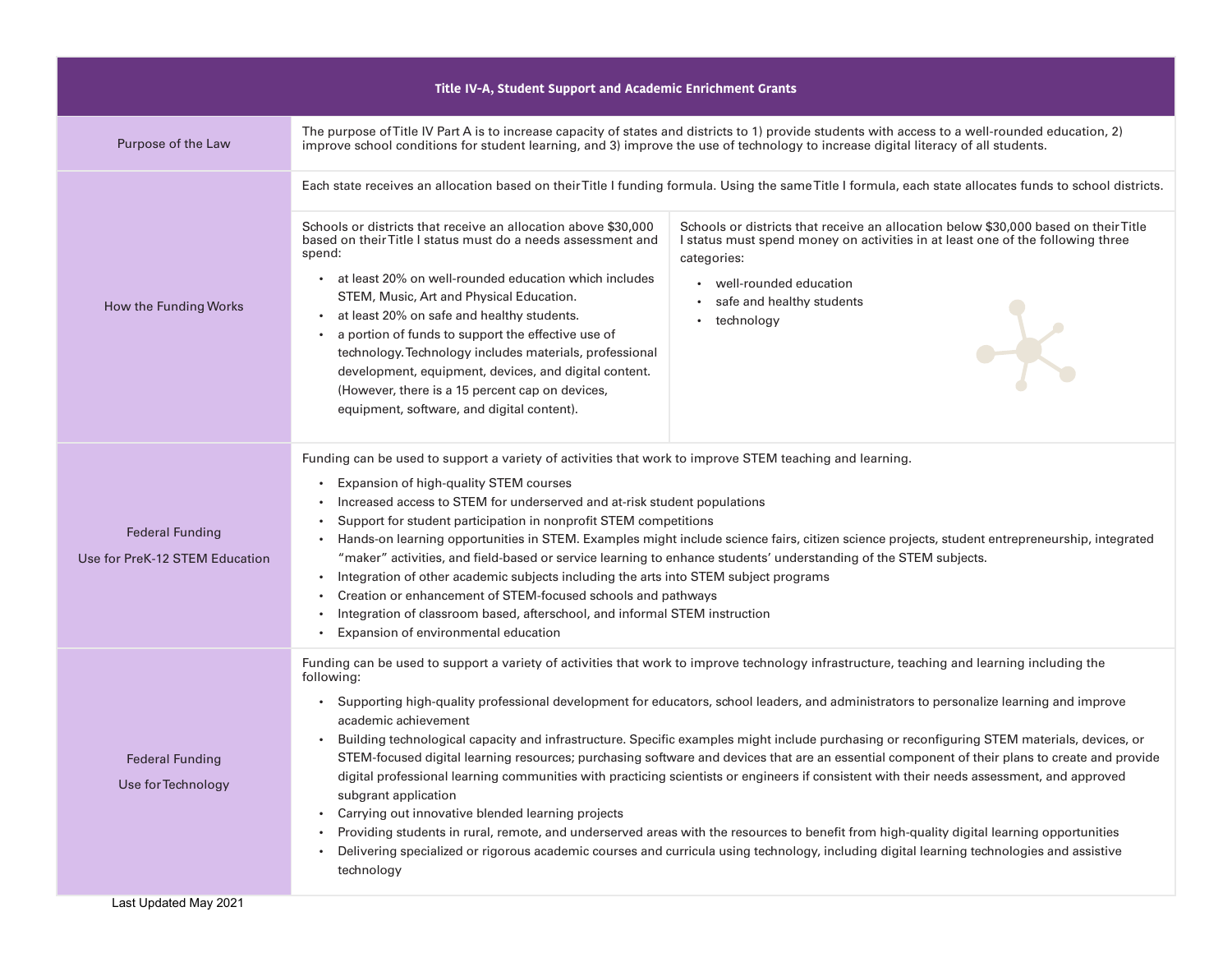|                                                          | Title IV-B, 21 <sup>st</sup> Century Community Learning Centers                                                                                                                                                                                                                                                                                                                                                                                                                                                                                                                                                                                                                                                                                                                                                                                                                                                                                                                                                                                                                                                                                                                                                                                                                                              |
|----------------------------------------------------------|--------------------------------------------------------------------------------------------------------------------------------------------------------------------------------------------------------------------------------------------------------------------------------------------------------------------------------------------------------------------------------------------------------------------------------------------------------------------------------------------------------------------------------------------------------------------------------------------------------------------------------------------------------------------------------------------------------------------------------------------------------------------------------------------------------------------------------------------------------------------------------------------------------------------------------------------------------------------------------------------------------------------------------------------------------------------------------------------------------------------------------------------------------------------------------------------------------------------------------------------------------------------------------------------------------------|
| Purpose of the Law                                       | The purpose Title IV-B is to provide opportunities for communities to establish or expand activities in community learning centers that:<br>provide opportunities for academic enrichment, including providing tutorial services to help students, particularly students who attend low-<br>$\bullet$<br>performing schools, to meet the challenging State academic standards.<br>offer students a broad array of additional services, programs, and activities, such as youth development activities, service learning, nutrition<br>and health education, drug and violence prevention programs, counseling programs, arts, music, physical fitness and wellness programs,<br>technology education programs, financial literacy programs, environmental literacy programs, mathematics, science, career and technical<br>programs, internship or apprenticeship programs, and other ties to an in-demand industry sector or occupation for high school students that<br>are designed to reinforce and complement the regular academic program of participating students.<br>offer families of students served by community learning centers opportunities for active and meaningful engagement in their children's<br>education, including opportunities for literacy and related educational development. |
| How the Funding Works                                    | Funds are distributed by formula to states. States then run a competitive subgrant program to distribute the funds to local entities.                                                                                                                                                                                                                                                                                                                                                                                                                                                                                                                                                                                                                                                                                                                                                                                                                                                                                                                                                                                                                                                                                                                                                                        |
| <b>Federal Funding</b><br>Use for PreK-12 STEM Education | Allowable activities, services, and programs must be focused on academic enrichment that is designed to reinforce and complement the regular<br>academic program of participating students.<br>Examples include youth development activities, service learning, nutrition and health education, drug and violence prevention programs,<br>counseling programs, arts, music, physical fitness and wellness programs, technology education programs, literacy and financial literacy<br>programs, environmental literacy programs, mathematics, science, career and technical education programs, internship, or apprenticeship<br>programs, etc.<br>These funds can support the creation of programs promoting STEM skills and nontraditional STEM teaching methods such as:<br>high-quality STEM and computer science programs and "maker" activities to students in out-of-school learning settings.<br>$\bullet$<br>programs that foster innovation in learning by supporting nontraditional STEM education teaching methods that may emphasize hands-on,<br>experiential learning.<br>programs that partner with in-demand fields of the local workforce or build career competencies and career readiness.                                                                                               |

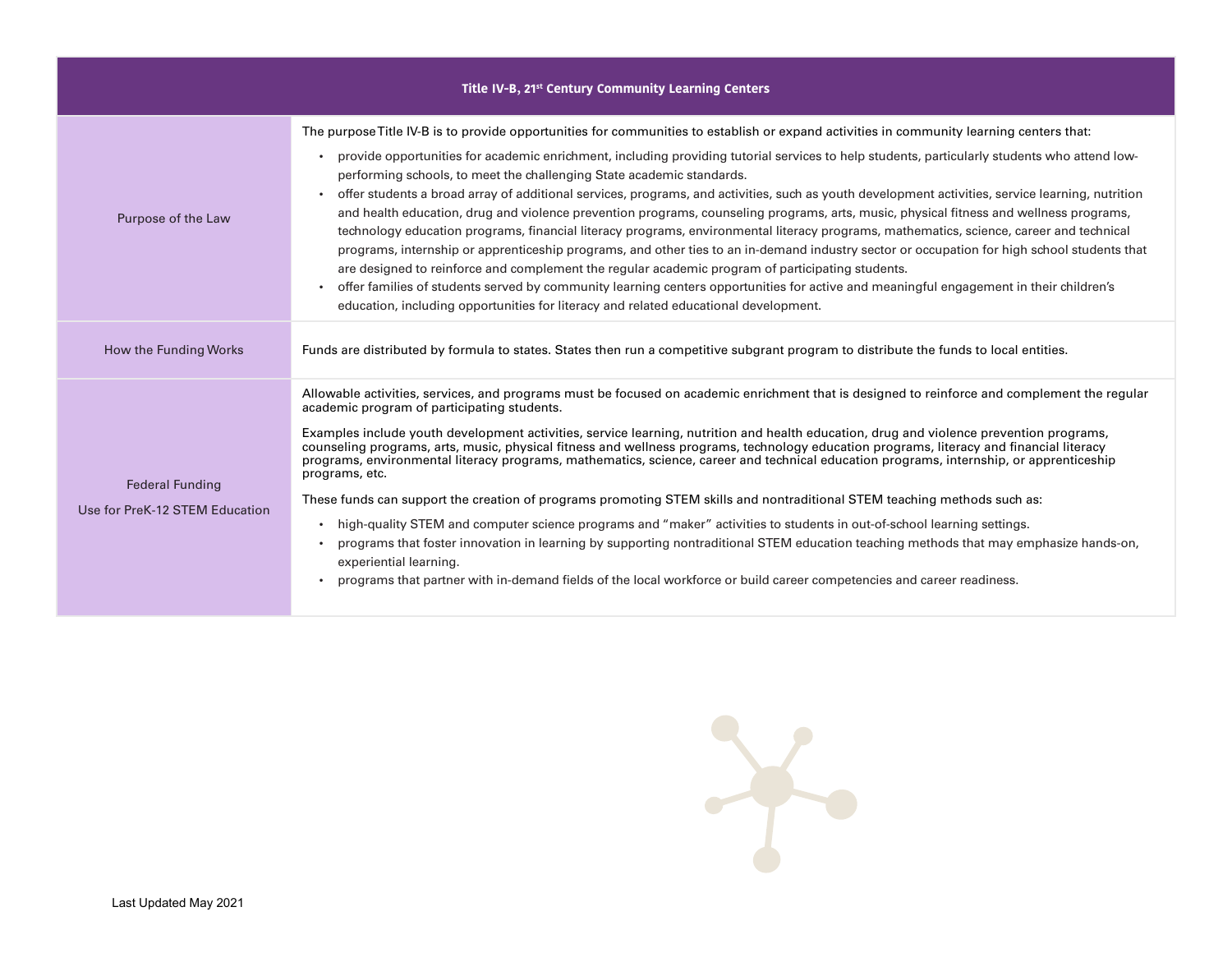|                                                          | Title V-B, Flexibility and Accountability-Rural Education and Achievement Program                                                                                                                                                                                                                                                                                                                                                                                                                                                                                                                                                                                                                                                                                                                                                                                                                                                                                                                                                                                                                                                                                        |
|----------------------------------------------------------|--------------------------------------------------------------------------------------------------------------------------------------------------------------------------------------------------------------------------------------------------------------------------------------------------------------------------------------------------------------------------------------------------------------------------------------------------------------------------------------------------------------------------------------------------------------------------------------------------------------------------------------------------------------------------------------------------------------------------------------------------------------------------------------------------------------------------------------------------------------------------------------------------------------------------------------------------------------------------------------------------------------------------------------------------------------------------------------------------------------------------------------------------------------------------|
| Purpose of the Law                                       | The purpose of Title V Part B is to provide states and districts the flexibility to target federal funds to the programs and activities that most<br>effectively address the unique needs of states and localities. The Rural Education Achievement Program (REAP) assists eligible LEAs in addressing<br>local academic needs more effectively by giving them greater flexibility in the use of limited federal resources. Programs under subparts 1 and 2<br>are designed to address the unique needs of rural school districts that frequently -<br>Lack the personnel and resources to compete effectively for federal competitive grants; and<br>1.<br>Receive formula allocations in amounts too small to be effective in meeting their intended purposes.<br>2.<br>The programs are designed to supplement funding to help rural local educational agencies (LEAs) to increase student academic achievement and<br>decrease dropout rate.                                                                                                                                                                                                                         |
| How the Funding Works                                    | Title V, Part B is comprised of two main programs:<br>• the Small Rural School Achievement Program (SRSA) provides funds targeted and designed for schools with small populations in lower-density<br>areas. Funds are given directly to districts with designation by the National Center for Education Statistics (NCES).<br>the Rural and Low-Income Schools Program (RLIS) provides funds for states to subgrant to districts with NCES designation. RLIS funds apply<br>more broadly and can be used for a number of purposes related to other titles of ESSA.<br>Schools and districts that are eligible for both SRSA and RLIS funds can apply to the federal government for the funding stream that meets their<br>unique needs. Additionally, districts that receive RLIS funding can use funds for a broader range of activities. RLIS funding can now be applied<br>toward any allowable use of funds under ESSATitle I Part A, Title II Part A, Title III, or Title IV Part A or B.                                                                                                                                                                          |
| <b>Federal Funding</b><br>Use for PreK-12 STEM Education | Grantees may use SRSA and RLIS funds to carry out activities authorized under any of the following federal programs:<br>Title I, Part A - Improving Basic Programs Operated by Local Educational Agencies<br>Example: A school district develops an integrated STEM education program to supplement its science, technology, engineering, math, or<br>computer science curriculum.<br>Title II, Part A - Supporting Effective Instruction<br>Example: A school district pays the stipend for a prospective STEM teacher to work alongside an effective STEM teacher, who is the teacher of<br>record, for a full academic year.<br>Title III - Language Instruction for English Learners and Immigrant Students<br>Example: A school district offers an after-school language instruction, STEM-based enrichment program for English learners.<br>Title IV, Part A - Student Support and Academic Enrichment<br>Example: A school district purchases electronic devices for all schools.<br>Title IV, Part B - 21st Century Community Learning Centers<br>Example: A school district purchases STEM related equipment to supplement schools' STEM after-school programs. |

 $\star$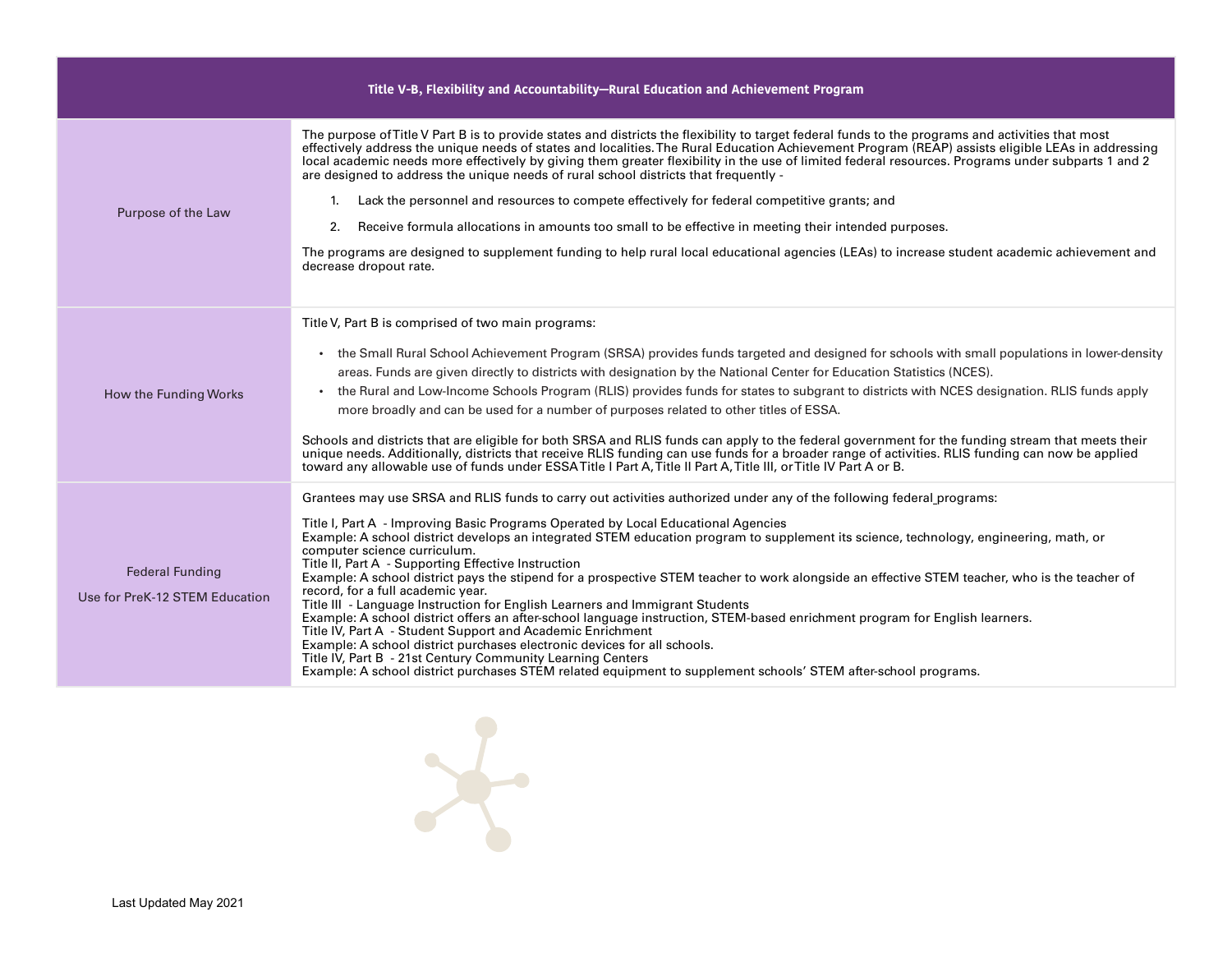#### **Perkins V**

### **The Strengthening Career and Technical Education for the 21st Century Act**

| Purpose of the Law                                                | Provides federal funds to states and other grantees to develop academic knowledge and technical and employability skills more fully for second-<br>ary career and technical education (CTE) programs and postsecondary CTE programs that prepare students for the workforce and that align learn-<br>ing and credential attainment with economic and workforce priorities. The target populations are CTE learners at the secondary and postsecondary<br>levels. In the past, Perkins funds were awarded to LEAs for grades 9-12 and postsecondary institutions, with some exceptions made for grades 7-8.<br>Perkins V allows for funds to be used to support secondary CTE courses beginning in 7 <sup>th</sup> grade and Career Exploration and Career Development<br>courses may be taught beginning in 5 <sup>th</sup> grade. (middle grades as defined by the ESSA Act of 1965 begin in grade 5).<br>Key provisions in the law include:<br>requiring extensive collaboration among State- and local-level secondary, postsecondary, and business and industry partners to develop and<br>implement high-quality CTE programs and programs of study<br>. introducing a Comprehensive Local Needs Assessment (CLNA) to align CTE programs to locally identified in-demand, high-growth, and high-<br>wage career fields<br>strengthening the CTE teacher and faculty pipeline, especially in hard-to-fill program areas, including STEM<br>promoting innovative practices to reshape where, how, and to whom CTE is delivered.<br>expanding the reach and scope of career guidance and academic counseling<br>shifting responsibility to States to determine their performance measures, including new program quality measures, and related levels of<br>performance to optimize outcomes for students |
|-------------------------------------------------------------------|-------------------------------------------------------------------------------------------------------------------------------------------------------------------------------------------------------------------------------------------------------------------------------------------------------------------------------------------------------------------------------------------------------------------------------------------------------------------------------------------------------------------------------------------------------------------------------------------------------------------------------------------------------------------------------------------------------------------------------------------------------------------------------------------------------------------------------------------------------------------------------------------------------------------------------------------------------------------------------------------------------------------------------------------------------------------------------------------------------------------------------------------------------------------------------------------------------------------------------------------------------------------------------------------------------------------------------------------------------------------------------------------------------------------------------------------------------------------------------------------------------------------------------------------------------------------------------------------------------------------------------------------------------------------------------------------------------------------------------------------------------------------------------------------------------------|
| How the Funding Works                                             | The Federal Perkins funds are allotted to states through a formula based on populations in certain age groups and earning certain levels of<br>per-capita income. States are required to distribute at least 85 percent of federal Perkins funds to local education agencies, vocational and techni-<br>cal schools, community colleges and other public or private nonprofit institutions offering CTE programs. Each state may decide how much money<br>will be distributed to recipients.                                                                                                                                                                                                                                                                                                                                                                                                                                                                                                                                                                                                                                                                                                                                                                                                                                                                                                                                                                                                                                                                                                                                                                                                                                                                                                                |
| Funding Use for 5-12 CTE Feeder<br>Pathways and Programs of Study | Perkins V focuses on academic and technical achievement of CTE participants, strengthening the connections between secondary and postsec-<br>ondary education, and improving accountability. Perkins V requires states to have programs of study that seamlessly link academic and technical<br>content (including employability skills) across secondary and postsecondary education.<br>The six required uses of Perkins funds include the following:<br>• Provide career exploration and career development activities through an organized and systematic framework designed to aid students,<br>including in the middle grades, before enrolling and while participating in a CTE program<br>. Provide professional development for teachers, faculty, school leaders, administrators, specialized instructional support personnel, career<br>guidance and academic counselors, or paraprofessionals<br>Provide within CTE, the skills necessary to pursue careers in high-skill, high-wage, or in-demand industry sectors or occupations<br>Support integration of academic skills into CTE programs and programs of study<br>• Plan and carry out elements that support the implementation of CTE programs and programs of study which increase student achievement of<br>the local levels of performance<br>Develop and implement evaluations of the activities carried out with Perkins funds, including evaluations to complete the Comprehensive Local<br>Needs Assessment (CLNA).                                                                                                                                                                                                                                                                                                               |

 $\boldsymbol{\times}$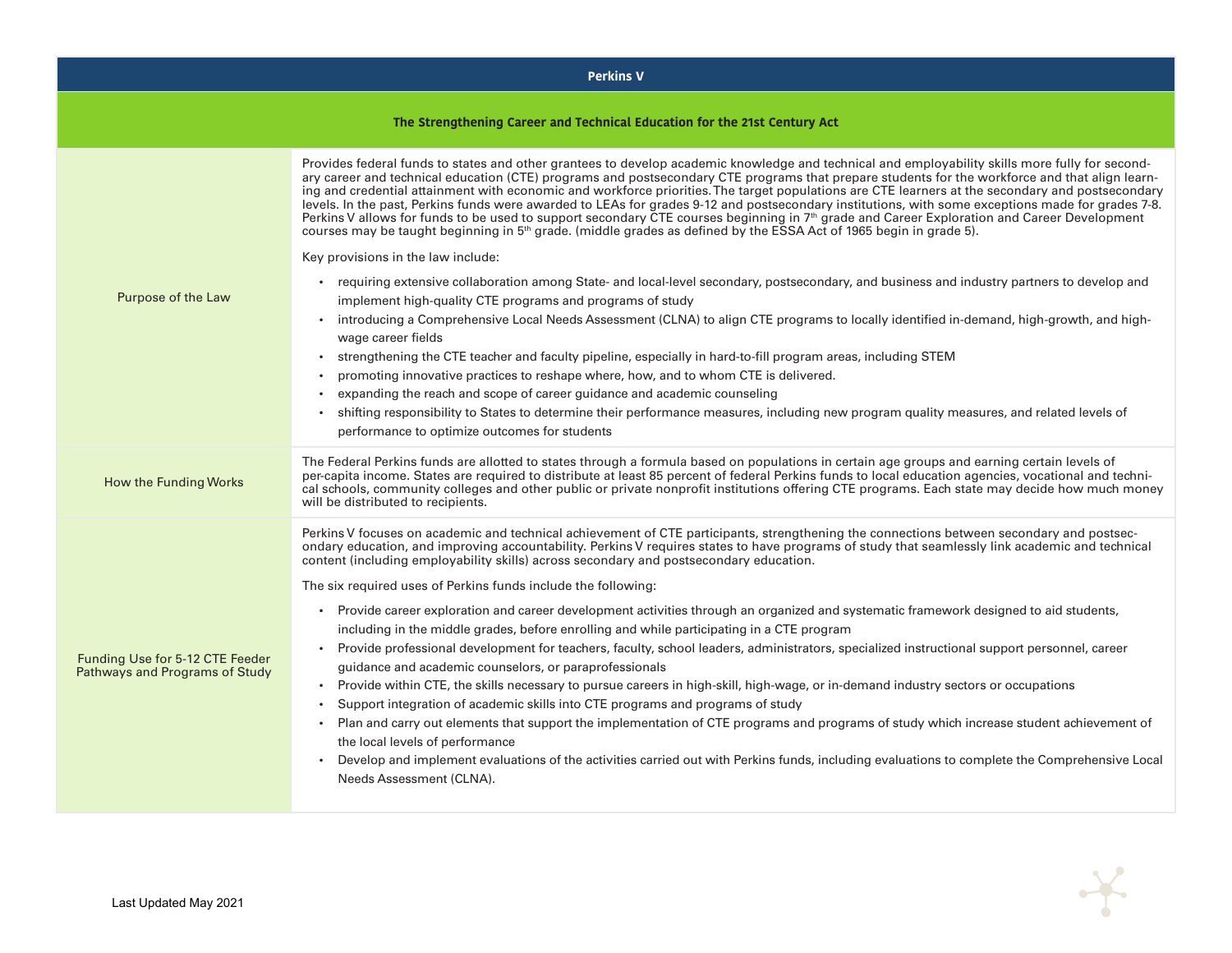| <b>IDEA</b>                                              |                                                                                                                                                                                                                                                                                                                                                                                                                                                                                                                                                                                                                                                                                                                                            |  |  |  |
|----------------------------------------------------------|--------------------------------------------------------------------------------------------------------------------------------------------------------------------------------------------------------------------------------------------------------------------------------------------------------------------------------------------------------------------------------------------------------------------------------------------------------------------------------------------------------------------------------------------------------------------------------------------------------------------------------------------------------------------------------------------------------------------------------------------|--|--|--|
|                                                          | The Individuals with Disabilities Education Act                                                                                                                                                                                                                                                                                                                                                                                                                                                                                                                                                                                                                                                                                            |  |  |  |
| Purpose of the Law                                       | The Individuals with Disabilities Education Act (IDEA) provides federal funding for the education of children with disabilities and requires, as a<br>condition for the receipt of such funds, the provision of a free appropriate public education (FAPE) for children with disabilities.<br>Part B of the Individuals with Disabilities Education Act – Grants to States Program (IDEA-B) provides funding to local education agencies (LEAs)<br>to supplement and/or increase the level of special education and related services provided to eligible students with disabilities ages 3 through 21<br>who are enrolled in special education programs.                                                                                  |  |  |  |
| How the Funding Works                                    | The U.S. Department of Education details specific procedures that states are to follow to receive annual grant funds under Part B of the Individuals<br>with Disabilities Education Act (IDEA) of 2004. Education Department General Administrative Regulations (EDGAR) at section 76.102 make clear<br>that the Part B fund applications are considered to be state plans for the use of Part B funding.<br>IDEA-B funds are distributed by formulas contained in the IDEA Law and its Regulations. Allocation of funding for eligible LEAs are on based on<br>three distribution factors:<br>1) A base amount is allocated based on the number of children with disabilities receiving special education and related services within the |  |  |  |
|                                                          | intermediate unit region generated by child count for the base year<br>2) 85% of remaining funds are allocated on the basis of relative numbers of children enrolled in public and private elementary and secondary<br>schools within the intermediate unit's region<br>3) 15% of any remaining funds are allocated on the basis of students living in poverty within the intermediate unit's region                                                                                                                                                                                                                                                                                                                                       |  |  |  |
| <b>Federal Funding</b><br>Use for PreK-16 STEM Education | IDEA funds may be used to provide students with disabilities with assistive technology devices:<br>states may use IDEA, Part B section 611 funds they retain for authorized activities, other than administration, to improve the use of technology in<br>the classroom for students with disabilities, in order to enhance their learning.<br>• If a student's individualized education program specifies that the student requires an assistive technology device or service, LEAs may use their<br>IDEA, Part B funds to provide devices to enable students with disabilities to participate in STEM courses.<br>(IDEA sections 602, 611, 612, 613, and 614).                                                                           |  |  |  |

I